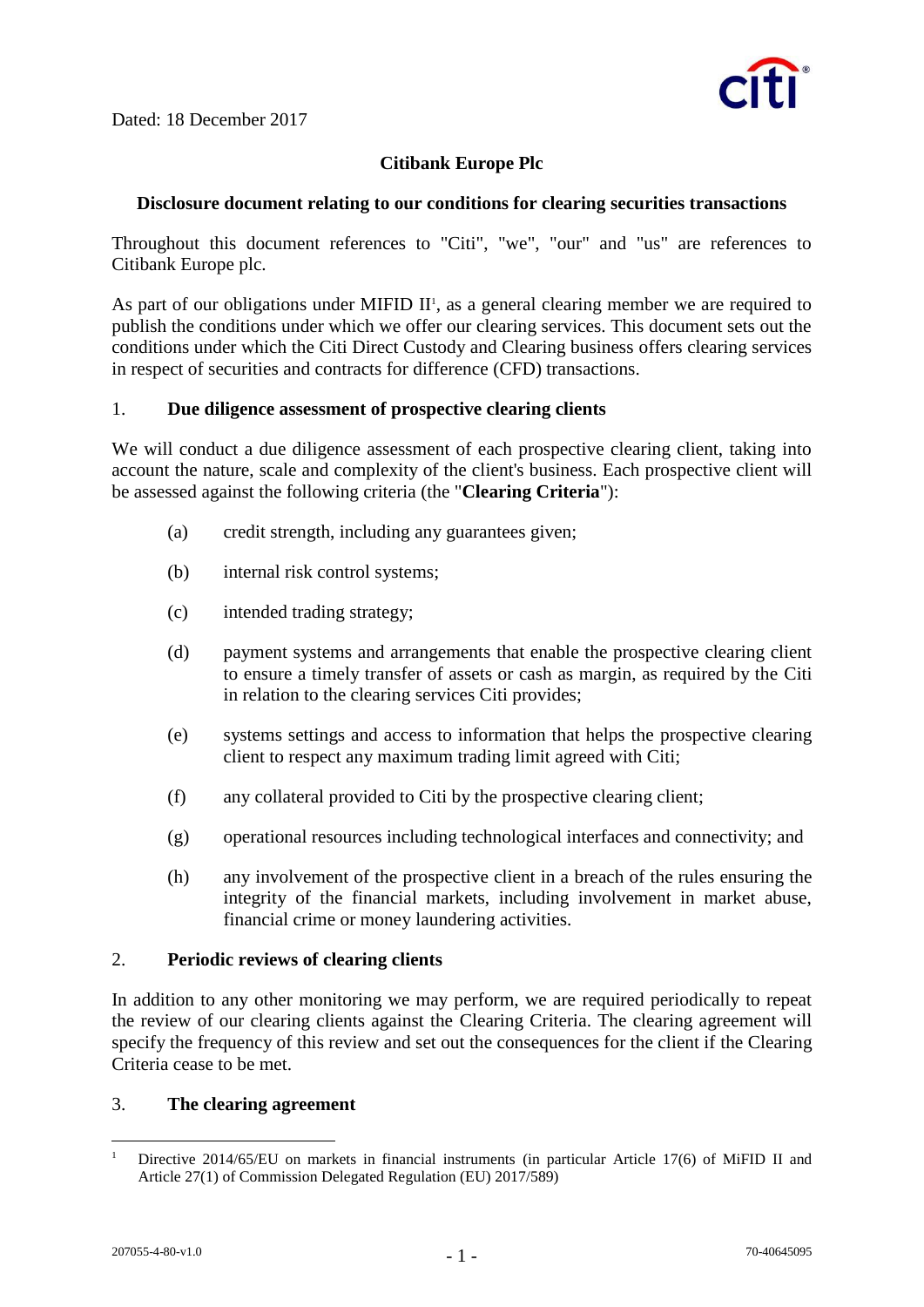

Dated: 18 December 2017

Where we are satisfied as a result of our initial due diligence assessment that a prospective clearing client is suitable and meets the Clearing Criteria, we will enter into a binding written agreement with the prospective clearing client setting out the essential rights and obligations arising from the provision of our clearing services.

The terms of our clearing agreements may vary depending on a number of factors, such as the scope of the clearing services to be provided, the nature and circumstances of the relevant client and the nature of any other services provided by Citi to the client. However, we will typically only agree to provide clearing services to a prospective client where the following matters are addressed in the clearing agreement:

- (a) The central counterparties ("**CCPs**") in respect of which Citi will provide the client with clearing services.
- (b) The clearing model(s) under which Citi will provide the client with clearing services. The market distinguishes two main types of clearing models: the "agency" model and the "principal-to-principal" model. Most of the CCPs we use adopt the "principal-to-principal" model and we will typically only provide clearing services under this model. For further information about the differences between these types of clearing models, please see our *EMIR Disclosure Document at* <https://www.citibank.com/mss/dcc/emir.html>
- (c) The client will comply with all laws, regulations and rules applicable to the client and/or its transactions, including the rules of the relevant CCP.
- (d) Appropriate trading and position limits must be put in place in respect of the client to mitigate and manage Citi's credit risk in relation to that client and the clearing services provided.
- (e) The client's obligations in respect of the posting of margin to Citi pursuant to the rules of the relevant CCP and any right Citi has to request from the client additional margin above the margin required by the CCP. The agreement should specify type(s) of collateral (securities and/or cash) that will be accepted by Citi and the basis upon which collateral is to transferred to Citi. For cash collateral, this will typically be on a title transfer basis, whereby full ownership of the collateral is transferred to Citi.
- (f) Citi's obligations in respect of the return of cash margin. This will typically be when Citi has determined that the provision of cash margin is no longer necessary and any obligation Citi has to return cash margin posted by the client will be limited by and contingent on the return by relevant CCP of the related margin to Citi.
- (g) The terms of any security interests or rights of set-off granted by the client in favour of Citi in relation to the clearing services provided.
- (h) The circumstances under which Citi will be responsible for any loss or damage suffered by the client as a result of any act or failure of Citi to act in the performance of the clearing services.